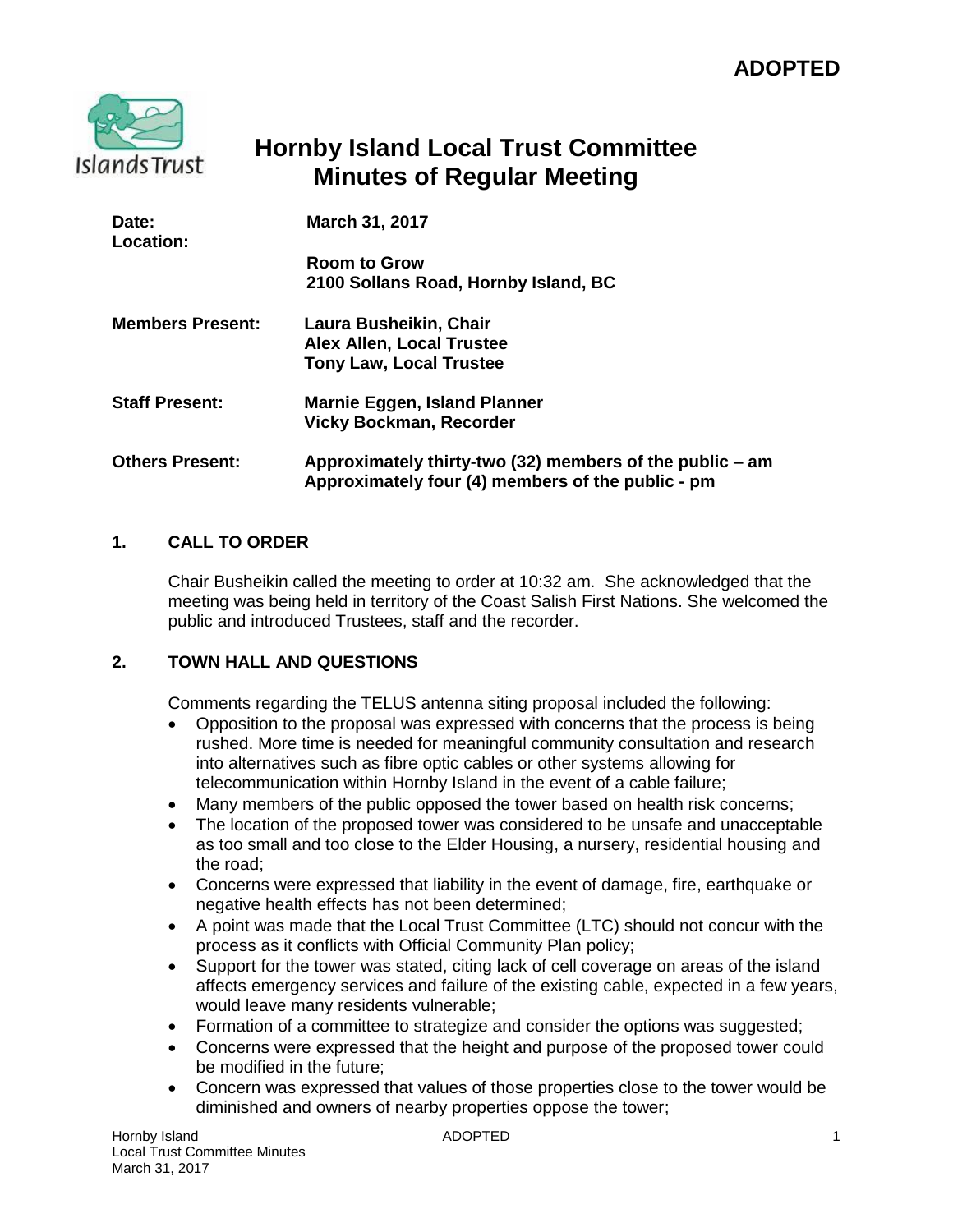- Concern was expressed that this tower would affect Hornby Island's esthetic value as a retreat;
- A community member indicated personal support for the proposed tower, while acknowledging the lack of community support and contradiction with OCP policy;
- Concern was expressed regarding negative effect on trees and wildlife;
- Negative effects of electromagnetic radiation field on bees was cited as a concern;
- An individual acknowledged that the concerns being expressed as well as the safety issues that would result from lack of proper communications should not be ignored, however, noted that alternatives might prove to be expensive for residents;
- Concern was expressed that the process was flawed, public notification was inadequate, more neighbouring properties should have been contacted; and
- It was suggested that Trust Council develop a protocol for this issue that could be used Trust-wide.

Written comments and a petition were submitted for the record.

A member of the public requested that a summary review of LTC meetings be provided in a local publication for the community's information.

Trustees concluded the Town Hall session with comments that included the following:

- Appreciation was expressed for all who participated in the Town Hall session and provided comments;
- A Trustee noted that he has been working to understand the issues and alternatives within the context of land use planning for the future; and
- The Federal Government has jurisdiction over communication towers, however, assurance was given that all written and verbal submissions would be considered carefully prior to the LTC's concurrence or non-concurrence decision on the matter.

**By general consent** agenda item 10 was moved to follow item 2.

### **10. BREAK**

The meeting was recessed at 12:17 pm and reconvened at 12:35 pm.

## **3. APPROVAL OF AGENDA**

The following additions and changes to the agenda were presented for consideration:

- Add 14.4 Water Conservation Workshops
- Move item 11.2 to follow item 3

**By general consent** the agenda was adopted as amended.

#### **11.2 HO-SUB-2017.1 Hoerburger - Fowler Road Closure Referral - Staff Report**

Planner Eggen presented the Staff Report that addresses a referral from the Ministry of Transportation and Infrastructure (MoTI) on an application to partially close Fowler Road. She reported that an application has been made to close the unused portion of Fowler Road in order to facilitate a further application to MoTI for a subdivision to consolidate three lots into two lots for greater agricultural use.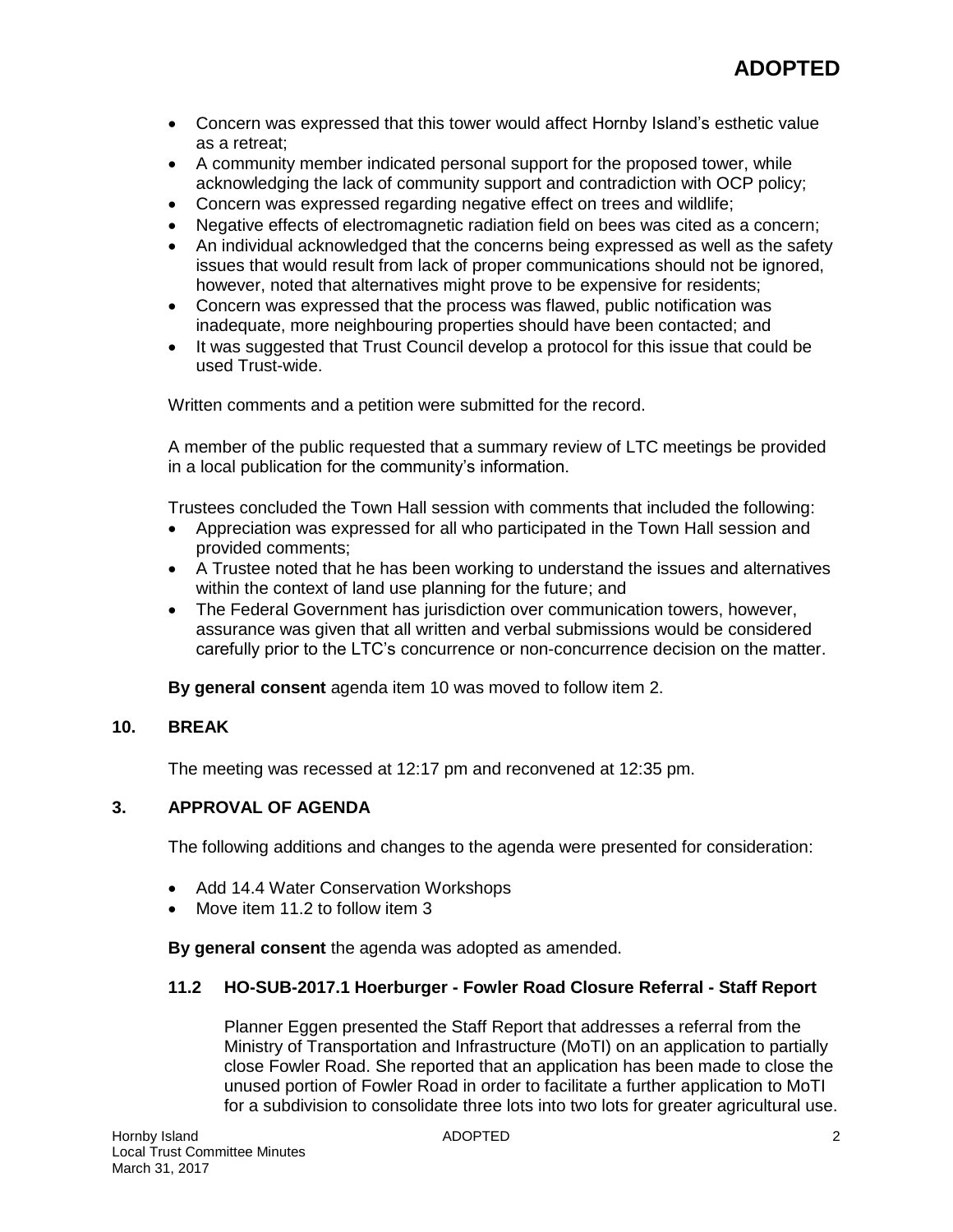The proponent spoke regarding the proposal and the following was noted:

- Background, history and the desire to increase agricultural use of the land was described;
- The Agricultural Land Commission is supportive of the proposal to include 40 acres and consolidate three lots into two lots;
- The partial closure of Fowler Road is suggested as an option to address the Land Use Bylaw regulation that does not allow split-lot subdivisions;
- Alternative rights-of-way were discussed and not considered to be a viable option; and
- The portion of Fowler Road that is being considered for closure has not generally been used as a public access given the terrain.

Trustees discussed the matter and the following comments were noted:

- An opportunity for the public to offer input regarding the consideration to close the unused Fowler Road access was suggested; and
- Application might be made for a Development Variance Permit to allow a split lot.

# **HO-2017-016**

## **It was MOVED and SECONDED,**

that the Hornby Island Local Trustees be asked to notify the community that the Local Trust Committee will be considering closure of the unused Fowler Road access in order to facilitate consolidation of agricultural lots.

# **CARRIED**

Trustees requested that a brief, updated staff report reflecting today's discussion be brought back for LTC consideration.

# **4. COMMUNITY INFORMATION MEETING - none**

#### **5. PUBLIC HEARING- none**

## **6. MINUTES**

#### **6.1 Local Trust Committee Minutes dated January 27, 2017 for Adoption**

**By general consent** the Local Trust Committee meeting minutes of January 27, 2017 were adopted.

#### **6.2 Section 26 Resolutions-without-meeting Report dated March 20, 2017**

Received.

# **6.3 Advisory Planning Commission Minutes - none**

# **7. BUSINESS ARISING FROM MINUTES**

# **7.1 Follow-up Action List dated March 22, 2017**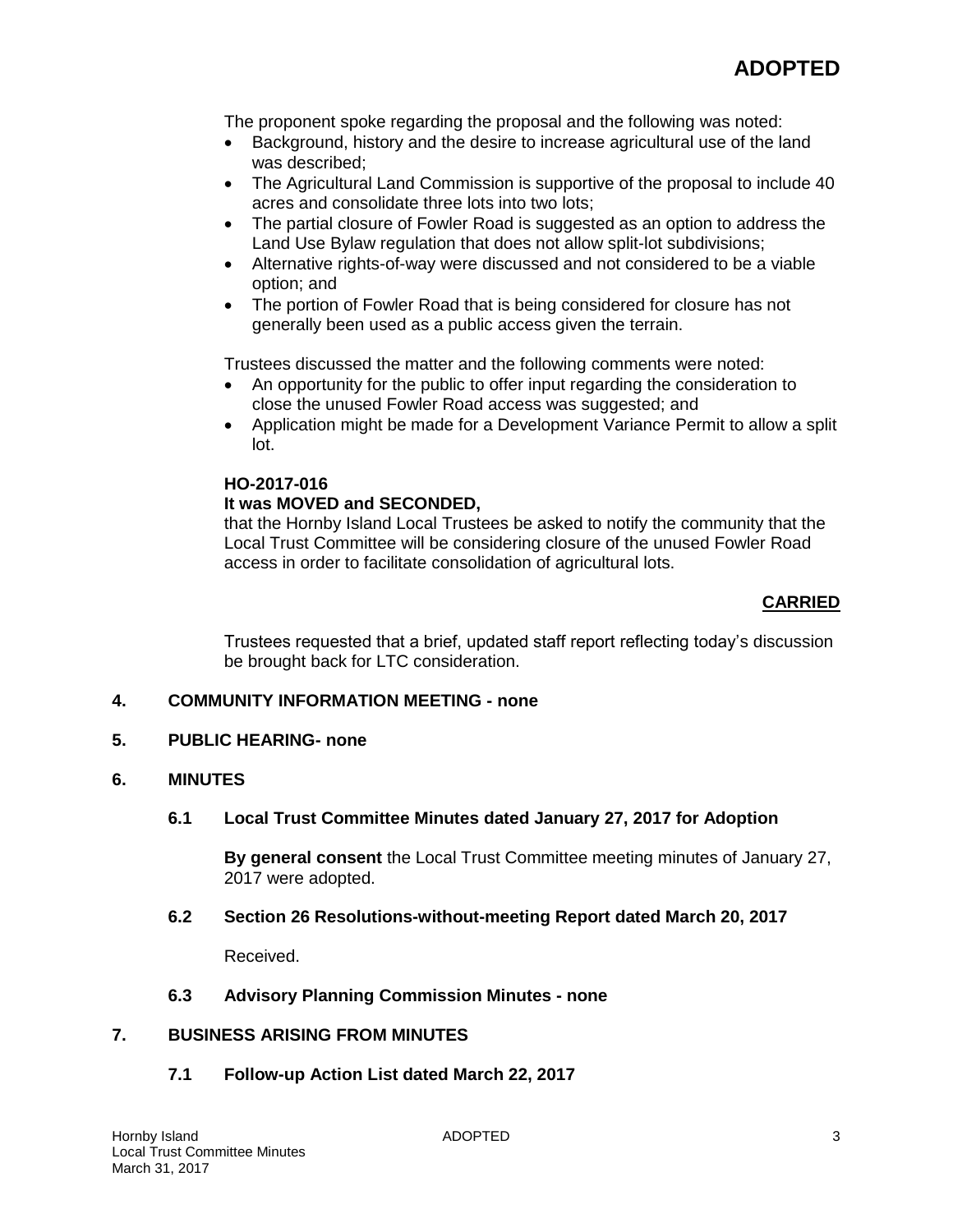Received.

### **7.2 Mount Geoffrey Draft Parks Plans - Memorandum**

Planner Eggen summarized the Memorandum that provides an opportunity for the LTC to comment on BC Parks and the Comox Valley Regional District draft plans for the regional and provincial parks that protect Mount Geoffrey.

#### **HO-2017-017**

### **It was MOVED and SECONDED,**

that the Hornby Island Local Trust Committee notify BC Parks and Comox Valley Regional District of the Local Trust Committee's support of the BC Parks Mount Geoffrey Escarpment Park Draft Management Plan and Comox Valley Regional District Mount Geoffrey Nature Park and Crown Land Trails Draft Master Plan and appreciates the public consultation work that was carried out to achieve these plans.

#### **CARRIED**

#### **7.3 Provincial Private Moorage Policy Update January 2017 - Memorandum**

Chair Busheikin reported that Trust Area Services and Local Planning staff have been asked to respond to the Ministry of Forests, Lands and Natural Resource Operations (FLNRO) requesting that additional time be provided prior to implementation of the changes to the Provincial Private Moorage Land Use Policy in order to allow Local Trust Areas to assess the affects in their areas.

#### **8. DELEGATIONS - none**

#### **9. CORRESPONDENCE - none**

#### **11. APPLICATIONS AND REFERRALS**

#### **11.1 HO-OTH-2016.1 TELUS Antenna Siting Proposal - verbal update**

Planner Eggen reported that the consultation package has been received and a staff report will be prepared for the LTC's consideration of a concurrence or nonconcurrence decision.

Trustees discussed next steps and the following was noted:

- The possibility of a special meeting or early start at the next regular LTC meeting was considered; and
- Options for public presentation of comments were reviewed.

#### **HO-2017-018**

#### **It was MOVED and SECONDED,**

that the Hornby Island Local Trust Committee request staff to ask TELUS if they would commit to installing a remote switching unit on Hornby Island as an alternative to the proposed micro tower installation.

#### **CARRIED**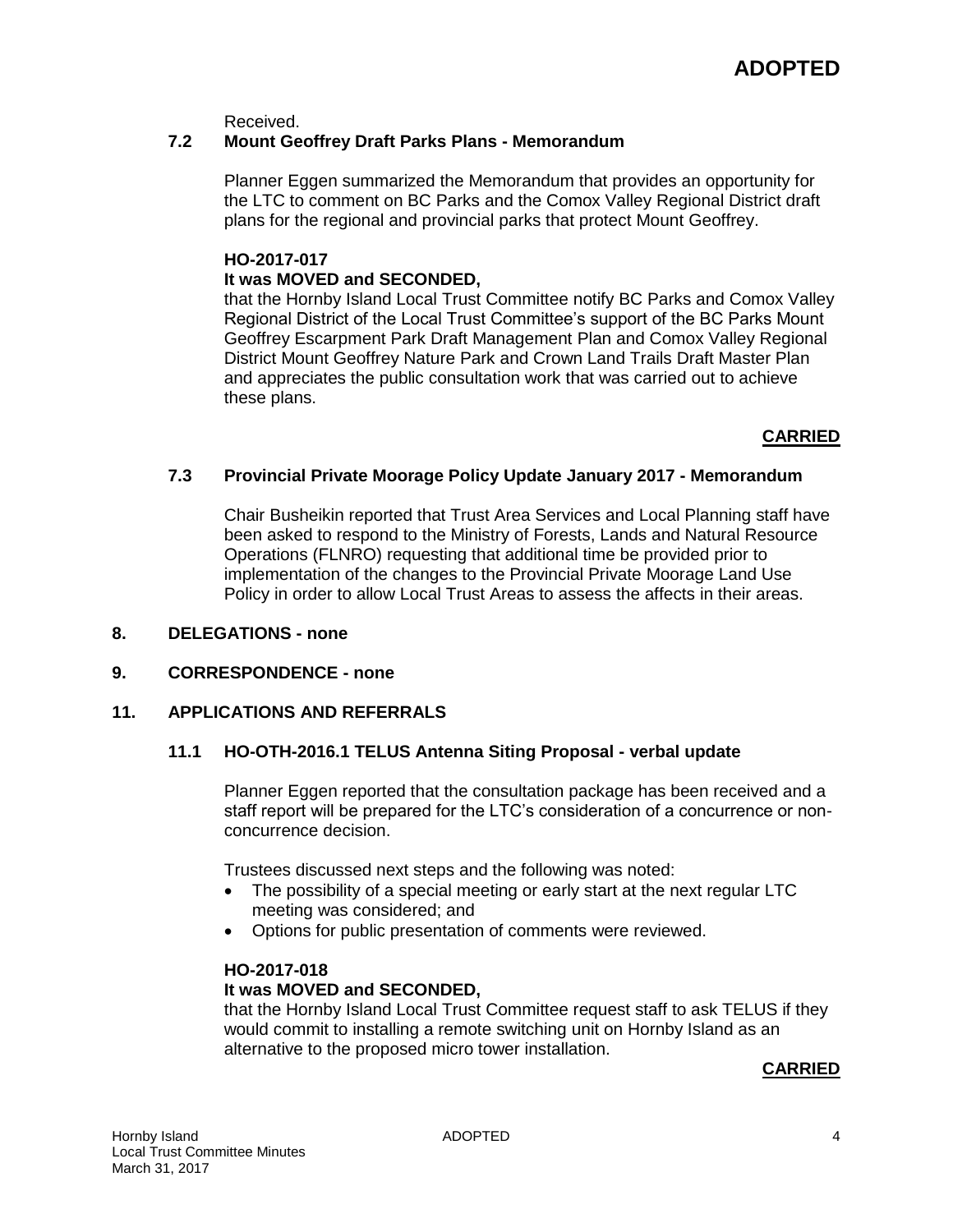# **HO-2017-019**

## **It was MOVED and SECONDED,**

that the May 5, 2017 Hornby Island Local Trust Committee meeting start at 10:30 am.

# **CARRIED**

The New Horizons was suggested as a venue for the next LTC meeting if available.

# **12. LOCAL TRUST COMMITTEE PROJECTS**

# **12.1 Relationship Building with K'omoks First Nation - verbal update**

Trustee Law reported that the LTC has been invited to the K'omoks First Nation Chief and Council Meeting. Trustees discussed the draft event goals, First Nation customs and inviting the Denman Island LTC as co-participant.

## **HO-2017-020**

# **It was MOVED and SECONDED,**

that the Hornby Island Local Trust Committee convey to the K'omoks First Nation the following:

The Hornby Island Local Trust Committee:

- Understands that K'omoks First Nation are original inhabitants of traditional territory that includes Hornby Island;
- Recognizes K'omoks First Nation as a government with jurisdiction over its people, lands, waters, and other matters; and
- Welcomes opportunities for partnerships with K'omoks First Nation that will protect archaeological and ecological values on Hornby Island and its shoreline and that will appropriately recognize and respect First Nation cultural values of the island.

# **CARRIED**

#### **HO-2017-021 It was MOVED and SECONDED,**

that the Hornby Island Local Trust Committee accept the invitation from K'omoks First Nation to attend a Chief and Council meeting on April 10, 2017 and invite the Denman Island Local Trust Committee to attend and that up to \$200.00 be spent on gifts from the Hornby First Nations Relationship budget.

# **CARRIED**

Discussion followed and it was suggested that staff and Trustees coordinate to purchase blankets as gifts.

# **12.2 Vacation Home Rentals Policy Review - verbal update**

Planner Eggen noted that this review is awaiting the appointment of Advisory Planning Commission (APC) members and reported that expressions of interest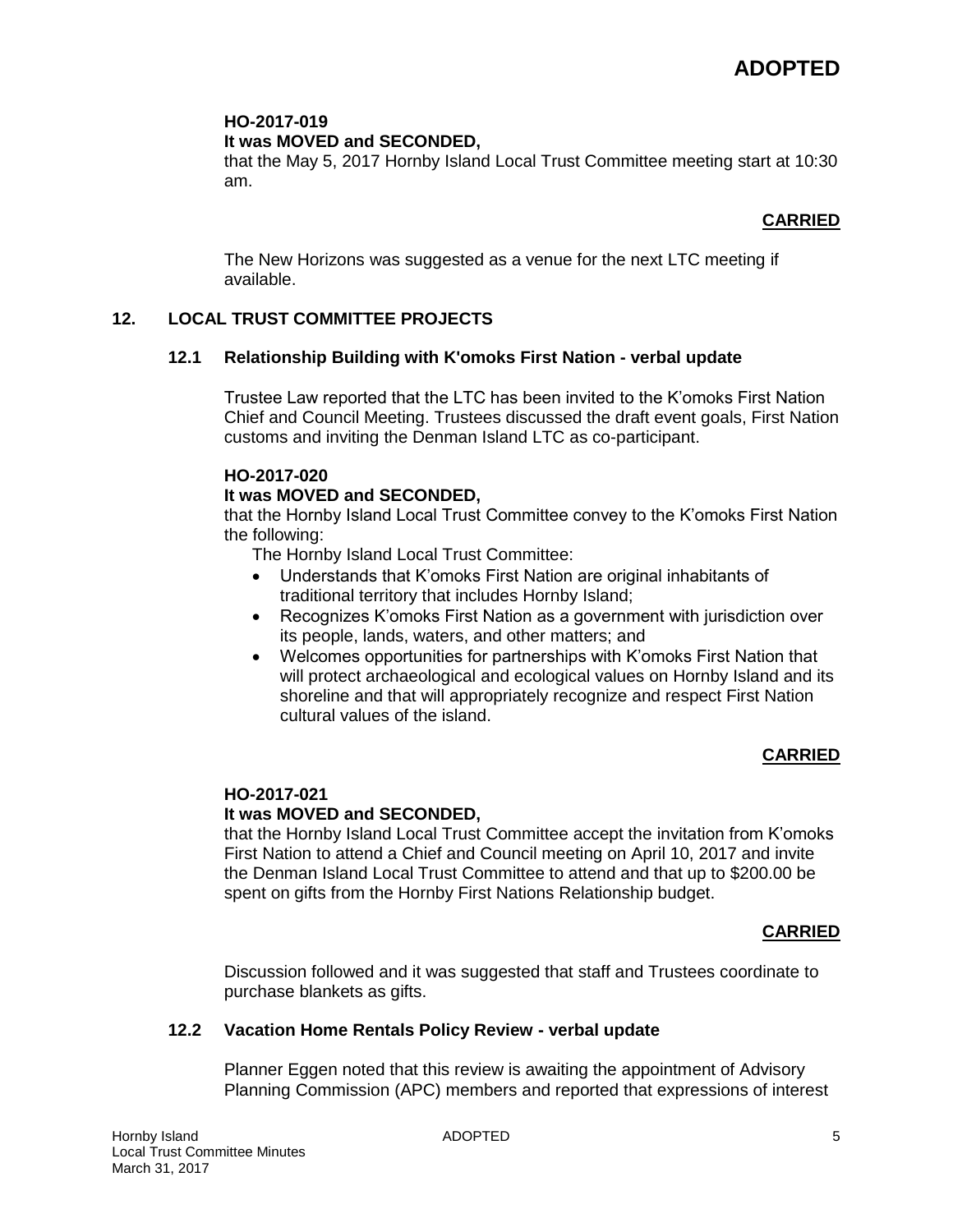for the APC have been received and will be considered in today's Closed Meeting.

**By general consent** agenda item 17 was moved to follow item 12.2.

# **17. CLOSED MEETING**

## **17.1 Motion to Close the Meeting**

# **HO-2017-022 It was MOVED and SECONDED,**

that the meeting be closed to the public in accordance with the *Community Charter*, Part 4, Division 3, s.90(1)(a) Advisory Planning Commission Appointments and (d) adoption of In Camera Minutes dated December 2, 2016 and that the recorder and staff attend the meeting.

# **CARRIED**

The meeting was closed to the public at 1:59 pm.

## **17.2 Recall to Order**

The meeting was recalled to order at 2:07 pm.

## **17.3 Rise and Report**

Chair Busheikin reported that in the Closed Meeting the LTC adopted minutes from the In Camera meeting of December 2, 2017; and appointed Christine Hunt, Jeff Zamluk, Karen Ross and Julie Peacock to the APC.

# **13. REPORTS**

# **13.1 Work Program**

13.1.1 Top Priorities Report dated March 22, 2017

Received.

13.1.2 Projects List Report dated March 22, 2017

Received.

13.1.3 Hornby LTC 2014-2018 Term Goal Setting Session

Received.

13.1.4 Work Program - Suggestions for Discussion

Received.

# **13.2 Applications Report dated March 22, 2017**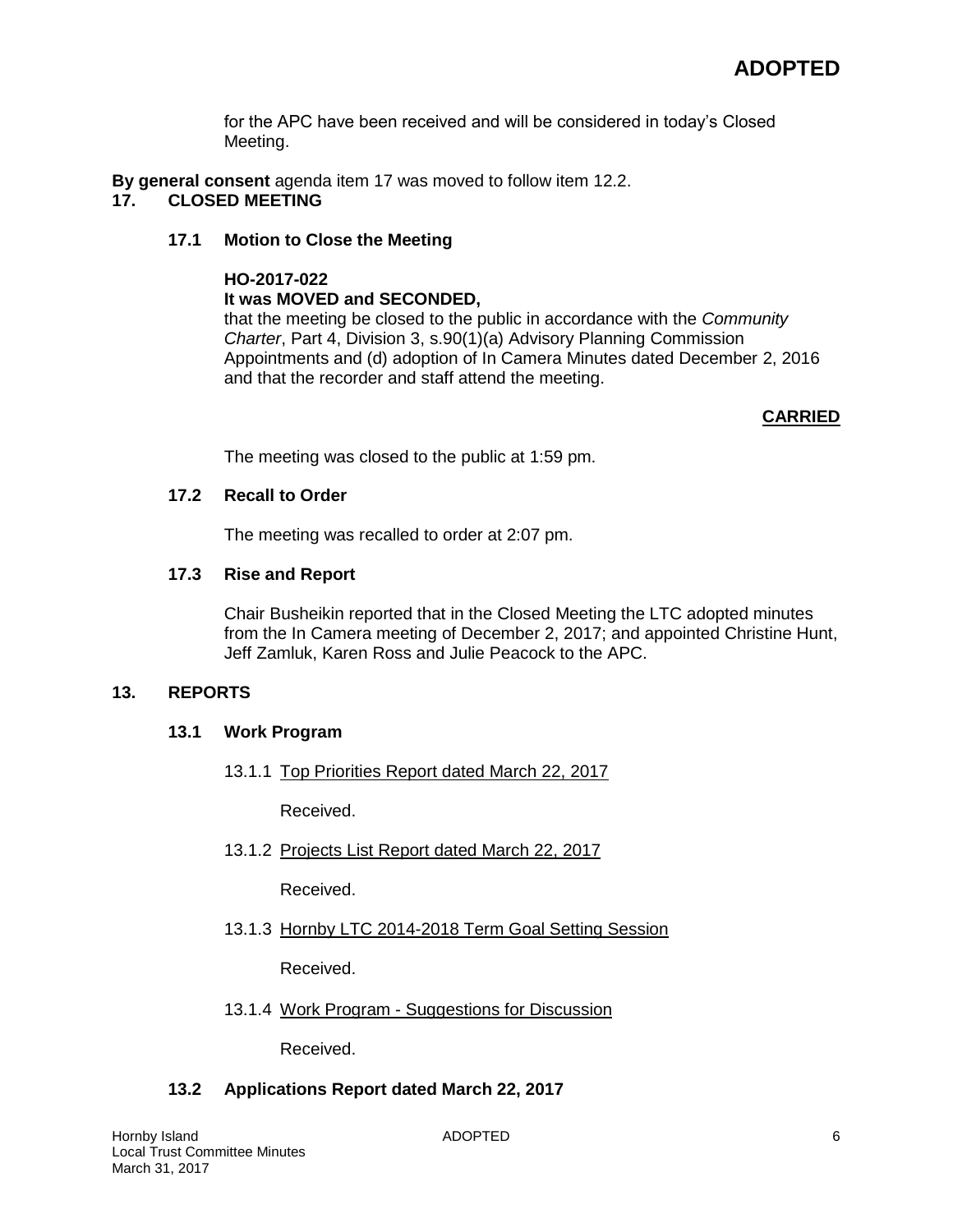Received.

## **13.3 Trustee and Local Expense Report dated January, 2017**

Received.

### **13.4 Adopted Policies and Standing Resolutions**

Received.

#### **13.5 Local Trust Committee Webpage**

Trustees discussed the request received to publish information on LTC meetings in a timely manner for community information.

#### **HO-2017-023**

#### **It was MOVED and SECONDED,**

that the Local Trustees write a report with respect to decisions made at the March 31, 2017 meeting through either the Island Grapevine or the Hornby Island Tribune.

## **CARRIED**

**By general consent** agenda items 13.6 and 13.7 were moved to follow item 14.4.

#### **13.8 Electoral Area Director's Report - none**

**13.9 Trust Fund Board Report - February, 2017**

Received.

#### **14. NEW BUSINESS**

#### **14.1 Comox Valley Regional District Regional Growth Strategy Referral - Memorandum**

Received for information.

#### **14.2 Shoreline Protection Material - Memorandum**

Planner Eggen provided the Trustees with five hard copies of the material requested at the January 21, 2017 meeting for distribution.

#### **14.3 Herring Fishery - discussion**

Trustee Law commented on possible approaches to advance an advocacy initiative regarding the herring fishery and Trustees considered options for the proposal that might include a Trust-wide strategy.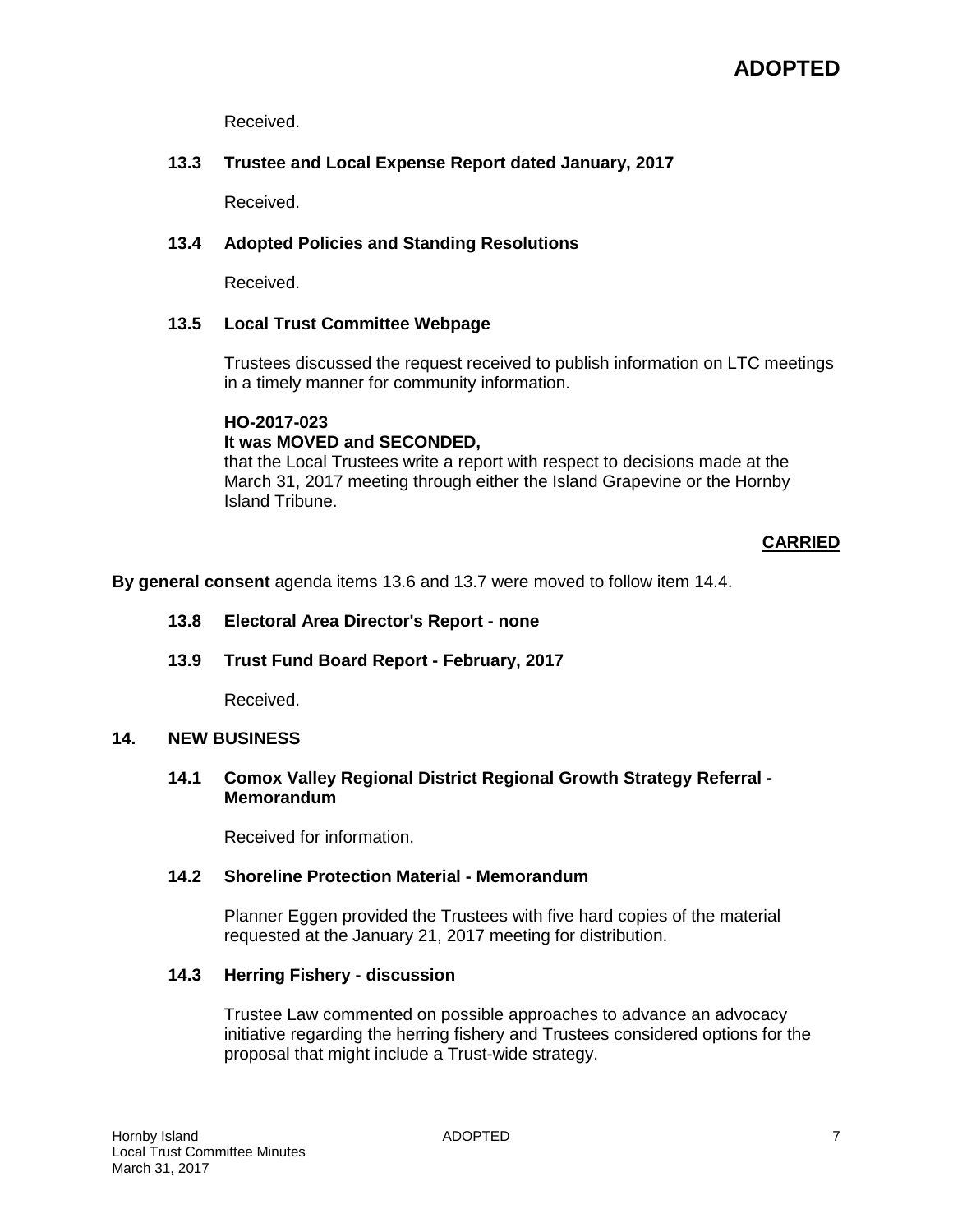### **HO-2017-024**

## **It was MOVED and SECONDED,**

that the Hornby Island Local Trust Committee request that Trustee Law research the value and appropriateness of advocacy with respect to the herring roe fishery in the Salish Sea and present this information at the May 5, 2017 meeting for discussion.

# **CARRIED**

## **14.4 Water Conservation Workshops**

Trustees discussed the proposal from Trust Area Services to deliver a series of water conservation workshops in partnership with FLNRO. They suggested that Planner Eggen respond with the following comments:

- A workshop on any Friday afternoon in July, except July  $7<sup>th</sup>$ , was requested;
- Recommendation was made to contact Hornby Water Stewardship, a program of Heron Rocks Friendship Centre; and Hornby Island Community Economic Enhancement Corporation;
- The Community Hall or New Horizons were suggested as a venue; and
- Use of rainwater catchment was suggested as a topic to address.

## **13.6 Chair's Report**

Chair Busheikin reported on an Executive Committee meeting with Malahat First Nation.

#### **13.7 Trustee Reports**

Trustee Law reported on his attendance at the following:

- A meeting with FLNRO officials to discuss new regulations regarding groundwater well licensing issues; and
- A housing group meeting.

Trustee Allen reported on the following:

- He attended Trust Council; and
- He is working on a certificate through the Local Leadership Academy.

### **15. UPCOMING MEETINGS**

#### **15.1 Next Regular Meeting Scheduled for May 5, 2017 at 10:30 am at New Horizons, 1765 Sollans Road, Hornby Island, BC**

Trustees confirmed the next regular scheduled meeting date, start time of 10:30am, and location.

#### **16. TOWNHALL - none**